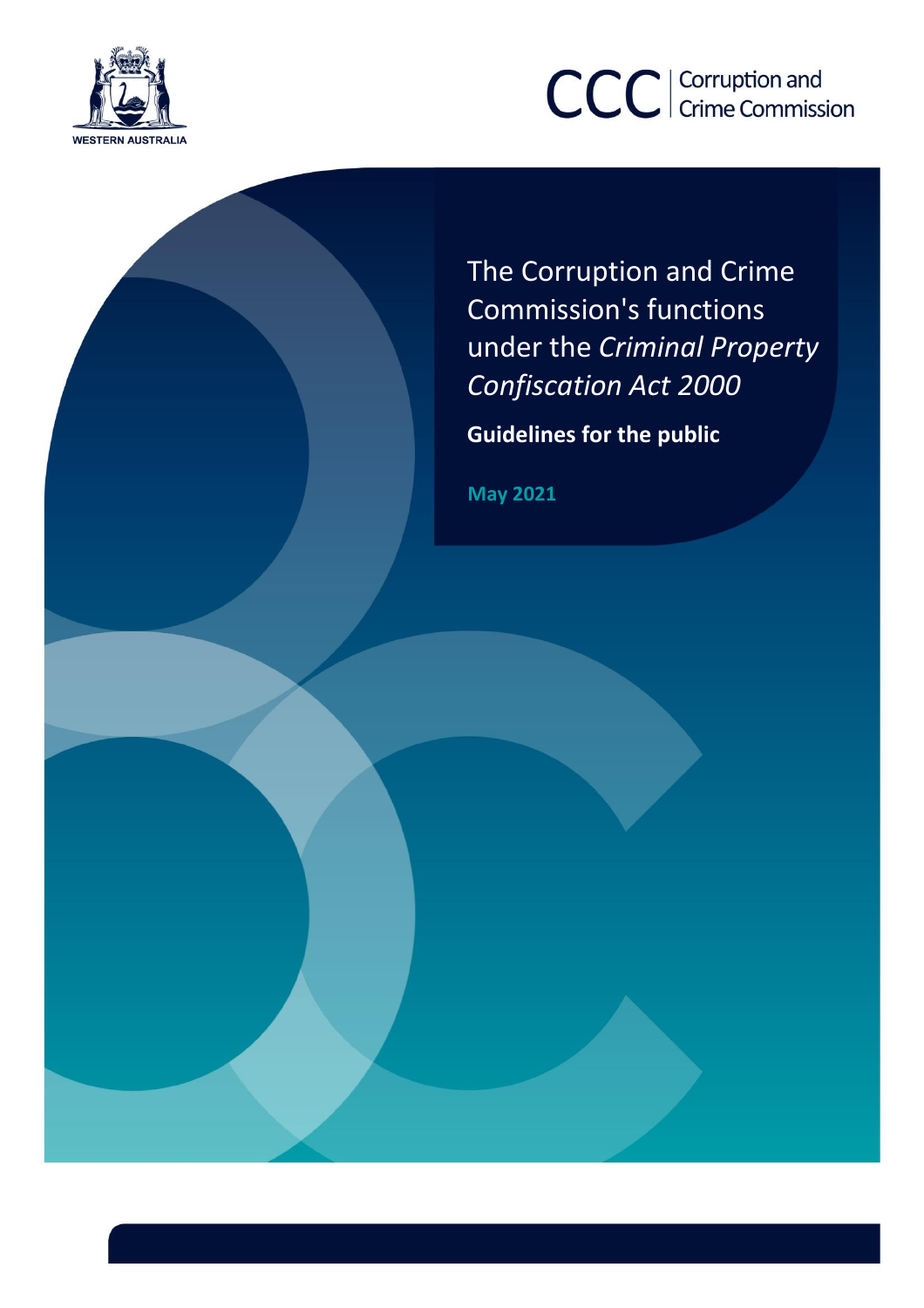

#### **Scope**

1. These guidelines apply when the Corruption and Crime Commission (the Commission) exercises its unexplained wealth functions under *[Corruption, Crime and Misconduct Act](https://www.slp.wa.gov.au/pco/prod/filestore.nsf/FileURL/mrdoc_29640.pdf/$FILE/Corruption%20Crime%20and%20Misconduct%20Act%202003%20-%20%5B06-c0-01%5D.pdf?OpenElement) 2003* (CCM Act) s 21AD and the *[Criminal Property Confiscation Act 2000](https://www.legislation.wa.gov.au/legislation/prod/filestore.nsf/FileURL/mrdoc_25306.pdf/$FILE/Criminal%20Property%20Confiscation%20Act%202000%20-%20%5B03-d0-03%5D.pdf?OpenElement)* (CPC Act).

### **The unexplained wealth functions**

- 2. One of the Commission's main purposes under the CCM Act is to exercise the unexplained wealth functions. These functions include investigating unexplained wealth and criminal benefits, as well as conducting civil proceedings under the CPC Act.
- 3. The Commission works to identify and target persons who have acquired unexplained wealth or criminal benefits through unlawful means, including those who are suspected of involvement in organised crime.
- 4. The Commission's objective is to disrupt crime, corruption, and associated illicit activity by removing the financial motivation for it and thereby reducing harm to the Western Australian community.

#### **Sources of information to advance matters under the CPC Act**

- 5. The Commission may decide to exercise unexplained wealth functions on the basis of consultations, investigations and other actions (taken by itself or in cooperation with others), or from other information provided to it.
- 6. In exercising unexplained wealth functions, the Commission may make such use as it thinks fit of information obtained by it under the CCM Act.
- 7. The Commission works with other agencies, including the WA Police Force, the Australian Taxation Office, and other law enforcement agencies and confiscation authorities to achieve its objectives.
- 8. The Commission's unexplained wealth functions complements actions taken by other law enforcement agencies and confiscation authorities to disrupt and deter serious and organised crime.
- 9. The Commission investigates and conducts civil proceedings under the CPC Act. In addition to powers under the CPC Act, the Commission may utilise most of the coercive powers under the CCM Act to advance investigations into unexplained wealth and criminal benefits.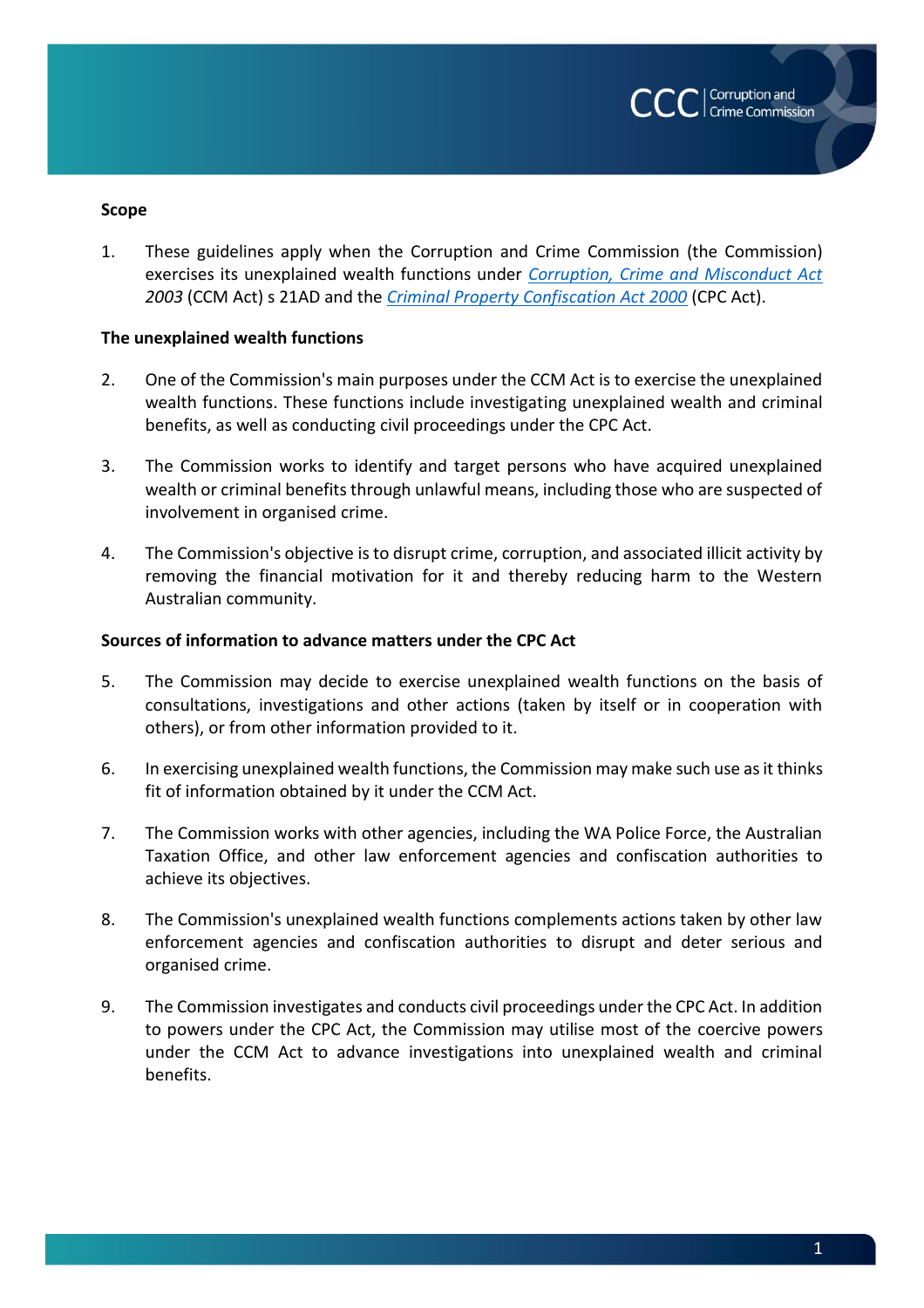

### **CPC Act declarations and the basis for confiscating property**

- 10. The Commission's unexplained wealth functions are primarily directed to non-conviction or pre-conviction based confiscation of property/assets where it establishes that a person has unexplained wealth or acquired a criminal benefit.
- 11. The Commission also has the authority to pursue a criminal benefits declaration against a person who has been convicted of a confiscation offence.
- 12. In order to establish that a person has unexplained wealth, or has acquired a criminal benefit, it is not necessary to prove a criminal offence to the criminal standard. In the case of unexplained wealth it is not necessary for there to be a link to criminal offending, rather there is a reverse onus on the respondent to prove that their wealth was lawfully acquired.
- 13. The confiscation of property/assets occurs to satisfy liabilities arising from unexplained wealth and criminal benefit declarations made by a court.
- 14. The Commission will commence civil proceedings under the CPC Act as soon as practicable. It is authorised to continue civil proceedings under the CPC Act despite the commencement and/or continuation of criminal proceedings.
- 15. In many instances, the Commission will move to resolve civil proceedings under the CPC Act prior to the conclusion of the criminal proceedings unless it impacts on the administration of justice.

### **The decision to commence proceedings under the CPC Act**

- 16. In deciding whether to commence or continue civil proceedings under the CPC Act, the matters the Commission has regard to includes:
	- a. the need to freeze property to prevent asset dissipation whilst it undertakes an investigation;
	- b. the strength of the evidence and the extent of any further investigation that may be required;
	- c. the likelihood of successful claims by an interested party in relation to property that the Commission seeks to freeze or confiscate;
	- d. the ability for a respondent to satisfy a liability arising from an anticipated unexplained wealth or criminal benefits declaration; and
	- e. the likely realisable value of property that may be available to confiscate.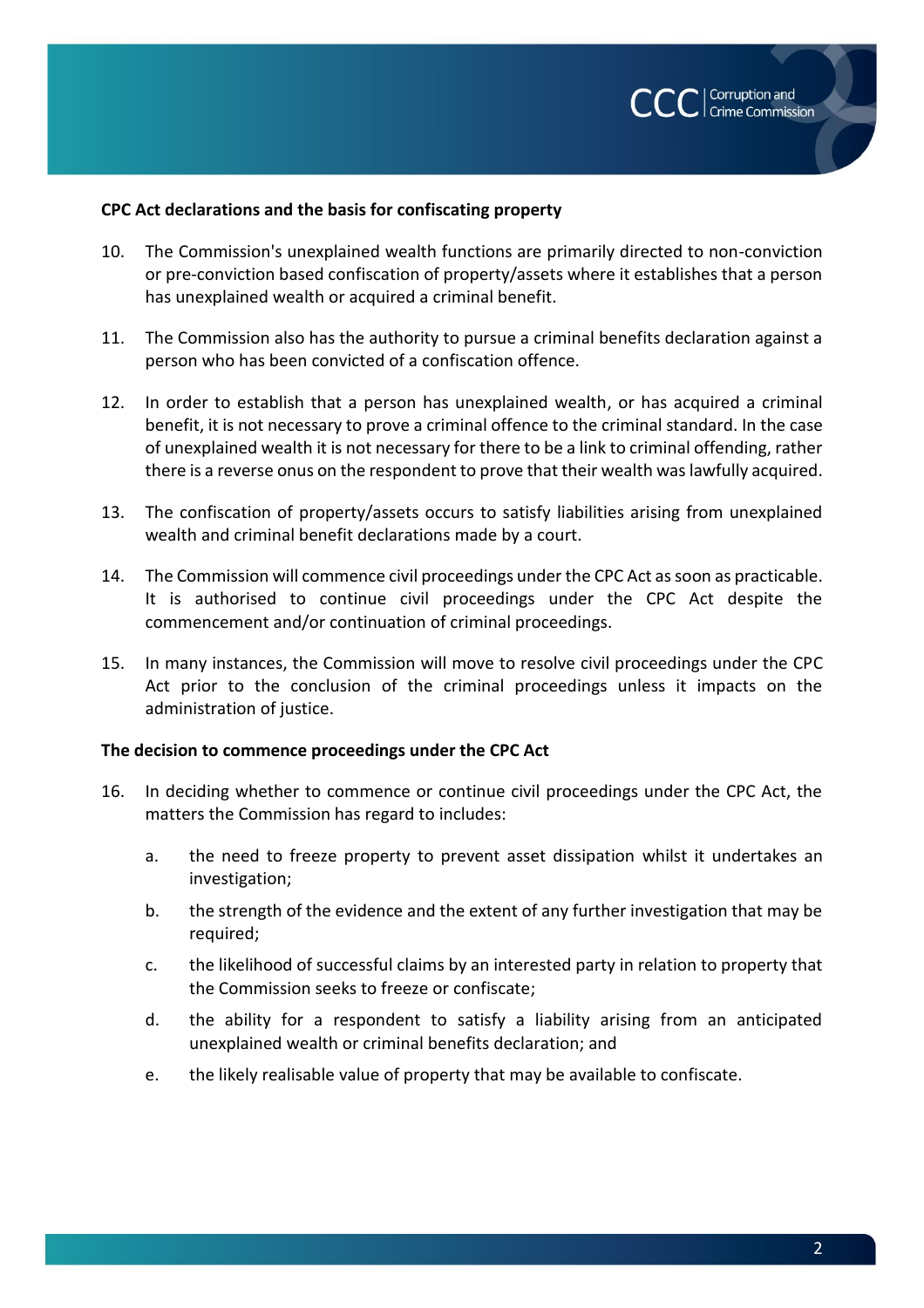

- 17. The following questions are relevant to the Commission determining whether to commence or continue civil proceedings under the CPC Act:
	- a. Is it likely to disrupt crime, corruption, and associated illicit activity?
	- b. Are there reasonable prospects that civil proceedings under the CPC Act will result in the recovery of ill-gotten gains or the confiscation of property?
	- c. Are the costs of pursuing substantive confiscation orders likely to exceed the return?
	- d. Has the person been charged with or convicted of a confiscation offence?
	- e. Are there other mechanisms available to recover the suspected unexplained wealth or criminal benefits (i.e. civil claims, reparation orders under the S*entencing Act 1995*)?
- 18. Where commencing or continuing civil proceedings under the CPC Act will deprive a public authority, that is a victim of a confiscation offence, of restitution or compensation, it will not ordinarily be in the public interest for the Commission to proceed.
- 19. If a public authority has the capacity to act to enforce their legal or equitable claim over property, the Commission will generally not take action to commence or continue investigation or proceedings, unless:
	- a. the Commission is in a superior position to the government department or public authority to achieve a successful outcome;
	- b. the Commission has consulted with the public authority; and
	- c. it is in the public interest to do so.
- 20. Where the Commission has sufficient evidence to be satisfied that a third party (other than a public authority) has an interest in property, the Commission may determine not to investigate or take proceedings if it would deprive the third party of their enforceable rights or interest at law or equity in that property.
- 21. Where commencing or continuing civil proceedings under the CPC Act will deprive the victim of a confiscation offence of restitution or compensation, it will not ordinarily be in the public interest for the Commission to proceed.

# **Examinations**

22. The CPC Act was amended in 2018 to authorise the Commission to conduct examinations in the exercise of its unexplained wealth functions. Previously the use of such powers under the CPC Act was within the exclusive remit of a court.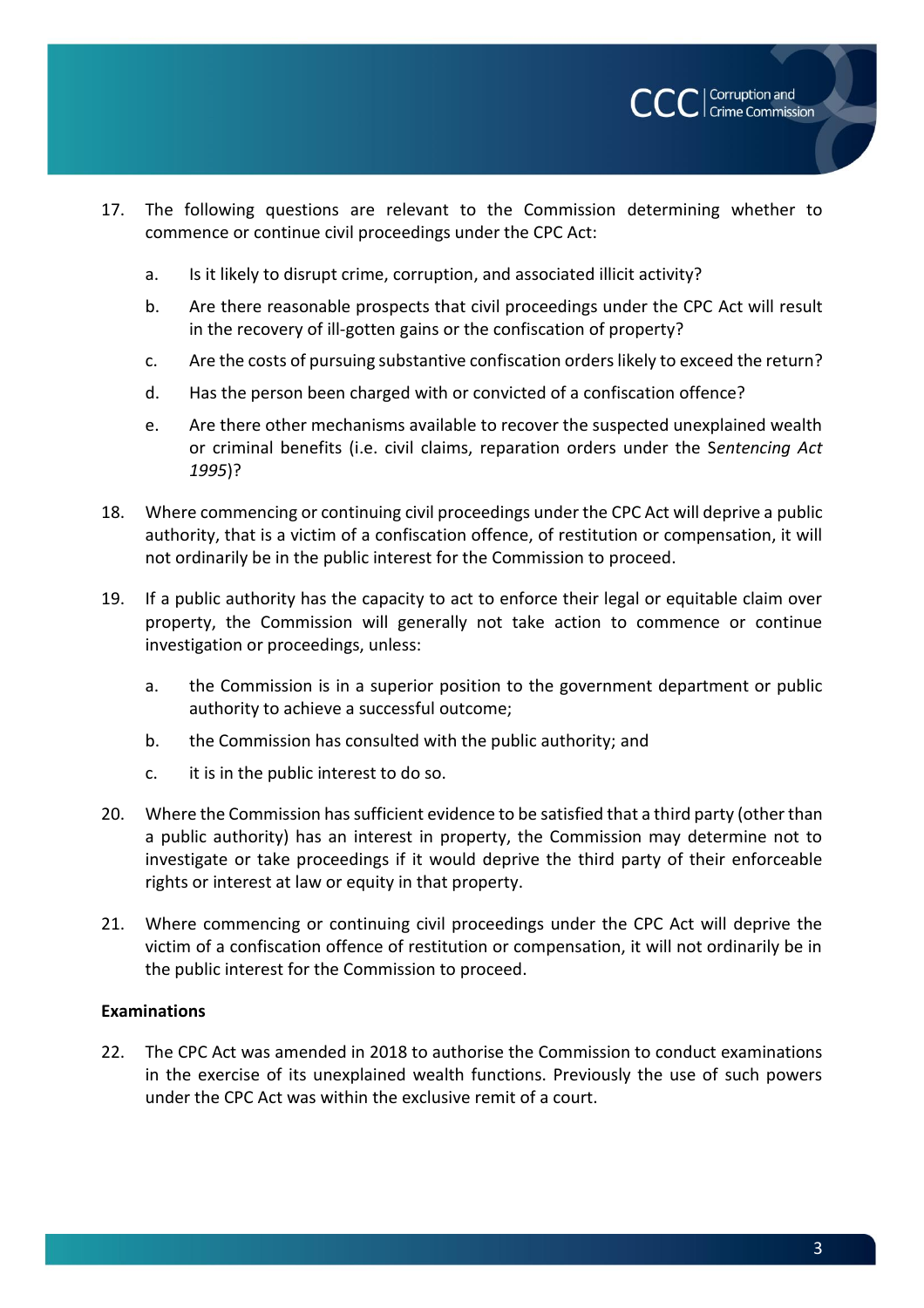- 23. Examinations are just one of a number of mechanisms utilised by the Commission to advance investigations and litigation under the CPC Act.
- 24. The Commission may order a person to submit to an examination under CPC Act s 58. An examination order may require attendance before the Commission for examination or the provision of documents or information (including by way of an affidavit).
- 25. A copy of the order setting out the requirements will be personally served on the person to be examined.
- 26. It is an offence to make a disclosure to anyone about the contents of an examination order (CPC Act s 70). This includes disclosing anything about the existence or operation of an examination order or information from which a person could reasonably infer anything about the existence of an examination order. There are limited exceptions under the CPC Act.
- 27. Examinations are held in private. The person to be examined may be represented by his or her legal representative subject to the Commissioner's statutory right to refuse representation in confined circumstances.
- 28. It is an offence to contravene an examination order. A person contravenes an examination order by failing to disclose material information or giving false information or a false document, in compliance with the order (CPC Acts 61(4)).
- 29. The Commission may issue an arrest warrant for a person who fails to attend before the Commission as required under the examination order (CCM Act s 148(1A)).
- 30. A statement or disclosure made by a witness in response to an examination order is admissible in evidence against the person making the statement or disclosure in any proceedings under the CPC Act and in any civil proceeding. It is not, however, admissible in any criminal proceedings (CPC Act s 61(8) and CCM Act s 145).
- 31. Various provisions in the CCM Act apply to CPC Act examinations conducted by the Commission including:
	- a. The Commission is not bound by the rules or practice of evidence and can inform itself on any matter in such manner as it thinks fit (s 135).
	- b. The Commission may regulate the conduct of examinations as the Commission thinks fit (s 138(3)).
	- c. The Commission may require a witness to take an oath or to make an affirmation (s 141).

| Corruption and **Crime Commission**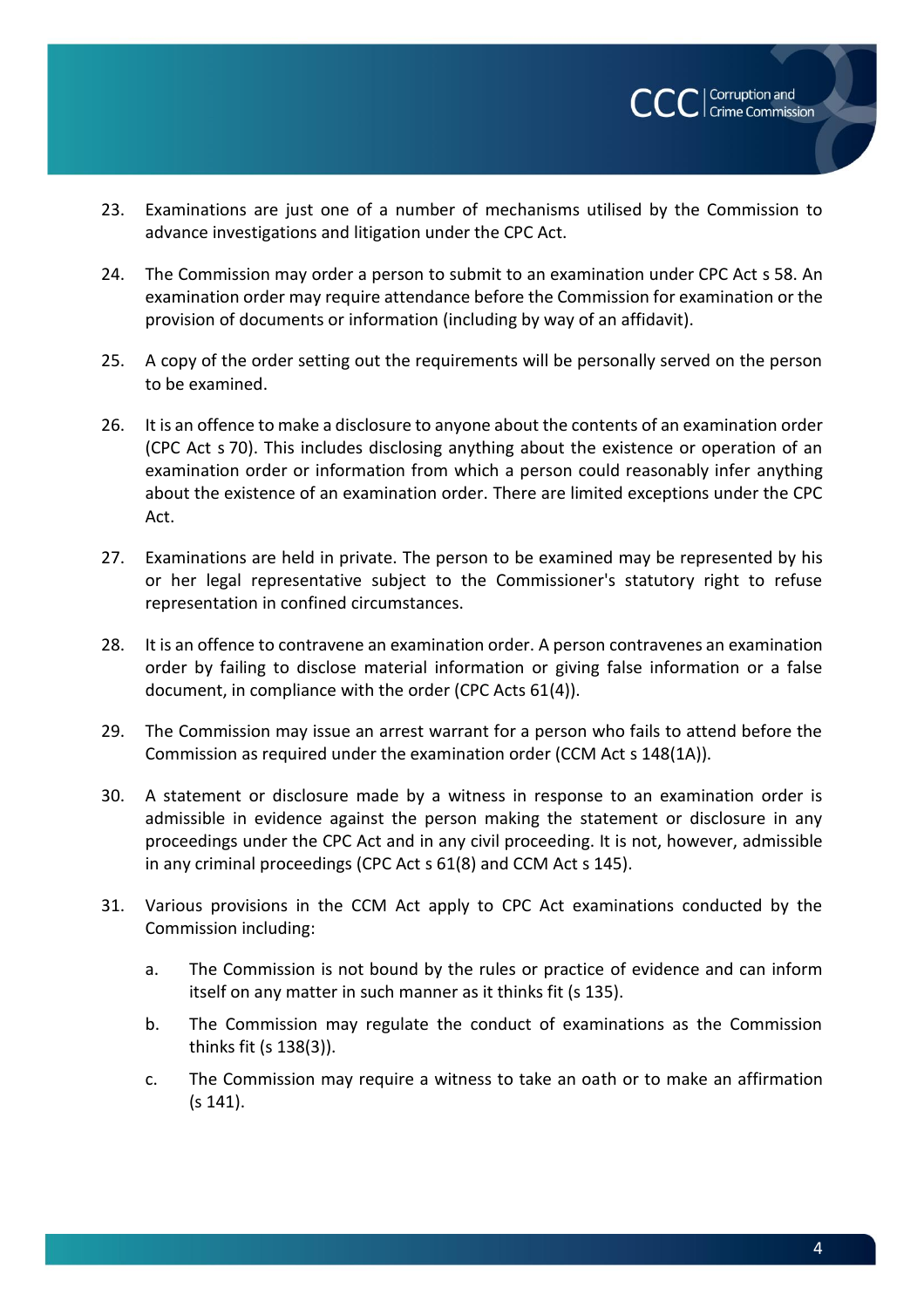d. A witness may be legally represented. However, the Commission may refuse to allow a witness to be legally represented by a person who is already involved in an examination or is involved or suspected to be involved in a matter being investigated (s 142).

Corruption and **Crime Commission** 

- e. The lawyer appointed by the Commission may, so far as the Commission thinks proper, examine the witness on any matter that the Commission considers relevant. Likewise, a person representing a witness before the Commission may, so far as the Commission thinks proper, examine the witness on any matter that the Commission considers relevant (s 143).
- 32. A person served with an examination order will be in contempt of the Commission if the person:
	- a. fails, without reasonable excuse, to attend before the Commission as required under the examination order;
	- b. fails to produce any document or other thing as required under the examination order;
	- c. refuses or fails to be sworn or make an affirmation;
	- d. fails to answer any question relevant to the examination that the Commission requires the person to answer;
	- e. insults the Commission while it is conducting an examination; or
	- f. deliberately interrupts an examination.
- 33. The Commission will generally not examine a person who has pending criminal charges where it is likely to interfere with the administration of justice. The ultimate determination of whether compulsory questioning will interfere with the administration of justice is a matter determined by the Courts.

# **Negotiation and Settlement**

- 34. The Commission recognises the benefits of the timely resolution of proceedings under the CPC Act through negotiation where possible and when appropriate.
- 35. In deciding whether to resolve civil proceedings under the CPC Act, the Commission will have regard to the:
	- a. stage of the investigation and CPC Act litigation;
	- b. likelihood of the Commission obtaining an unexplained wealth or criminal benefits declaration;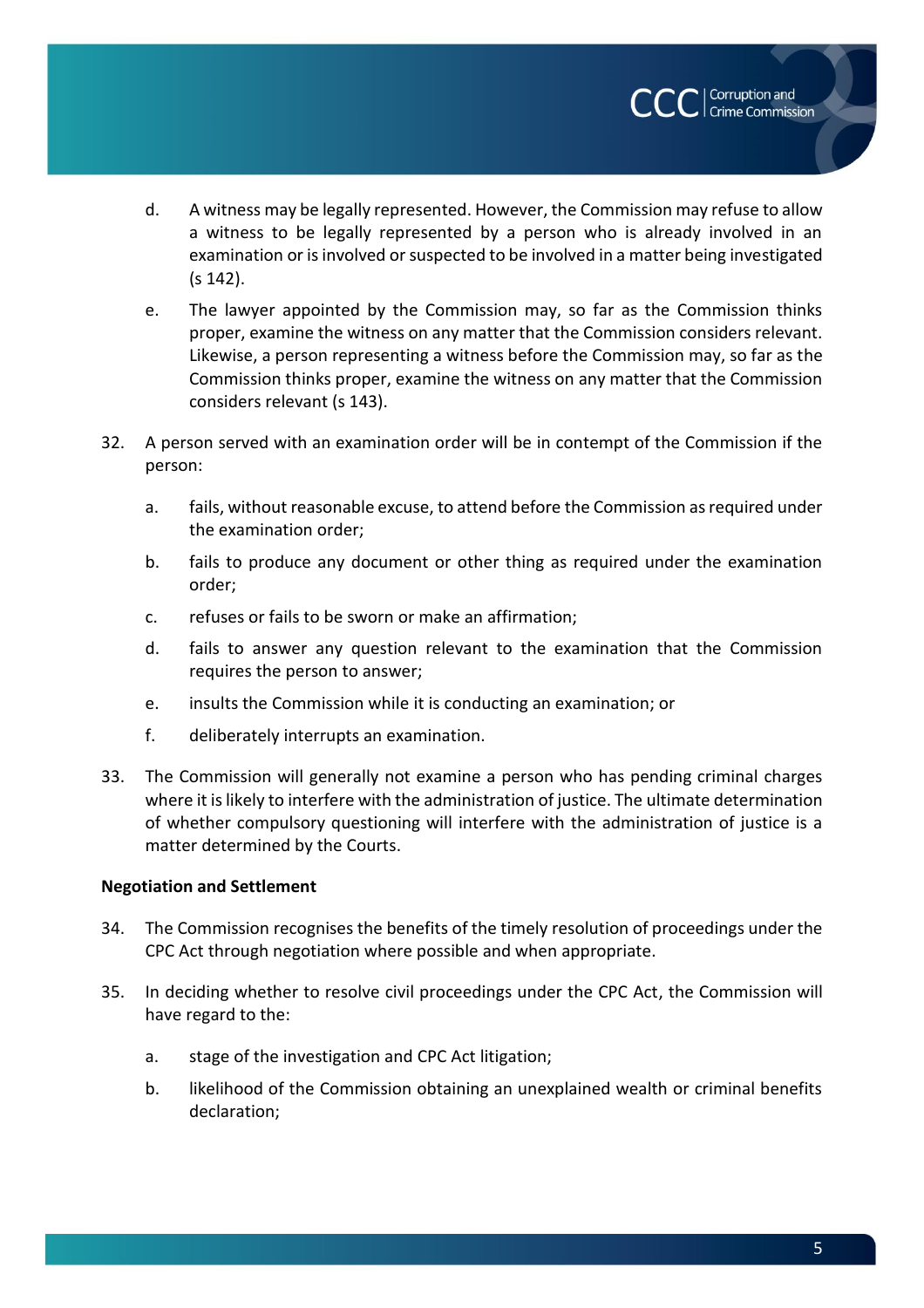

- c. likely amount of the unexplained wealth or criminal benefits declaration if the Commission were successful in litigation;
- d. likely return if the Commission obtains an unexplained wealth or criminal benefits declaration;
- e. likelihood of an interested party successfully claiming an interest in property that may otherwise satisfy the liability arising from an unexplained wealth or criminal benefits declaration;
- f. particulars of any previous CPC Act proceedings taken by the Commission, Director of Public Prosecutions, or WA Police Force against the respondent;
- g. cost of continuing to litigate the matter under the CPC Act rather than resolution through negotiation; and
- h. any other relevant public interest factors.
- 36. If the Commission enters into out of court negotiations in an attempt to resolve the CPC Act proceedings, it does so on the following basis:
	- a. Negotiations are voluntary. There is no requirement on any party to attend, participate, or disclose any information. Any party may withdraw from negotiations at any time.
	- b. Except as otherwise agreed, all information disclosed during the negotiations is disclosed in confidence, and is not to be disclosed to any third party.
	- c. Negotiations are undertaken on a without prejudice basis. If any information or offer is provided on any other basis (for example, without prejudice save as to costs), that basis must be explicitly stated.
	- d. No offer made by, or agreement reached, with a Commission officer is binding unless and until it is formalised in writing and signed by or with the authority of the Commission.
	- e. Though information disclosed during the negotiations is provided in confidence and on a without prejudice basis, that does not prevent the parties from using that information to further their investigation and preparation for trial, subject to the CCM Act and CPC Act disclosure and secrecy provisions.

### **Living and legal expenses**

37. Under the CPC Act, Courts have the discretion to provide for the reasonable living and business expenses of the owner of frozen property. The owner of property that is frozen may also apply to the Court for a variation to the freezing order to allow for their reasonable living and business expenses to be met.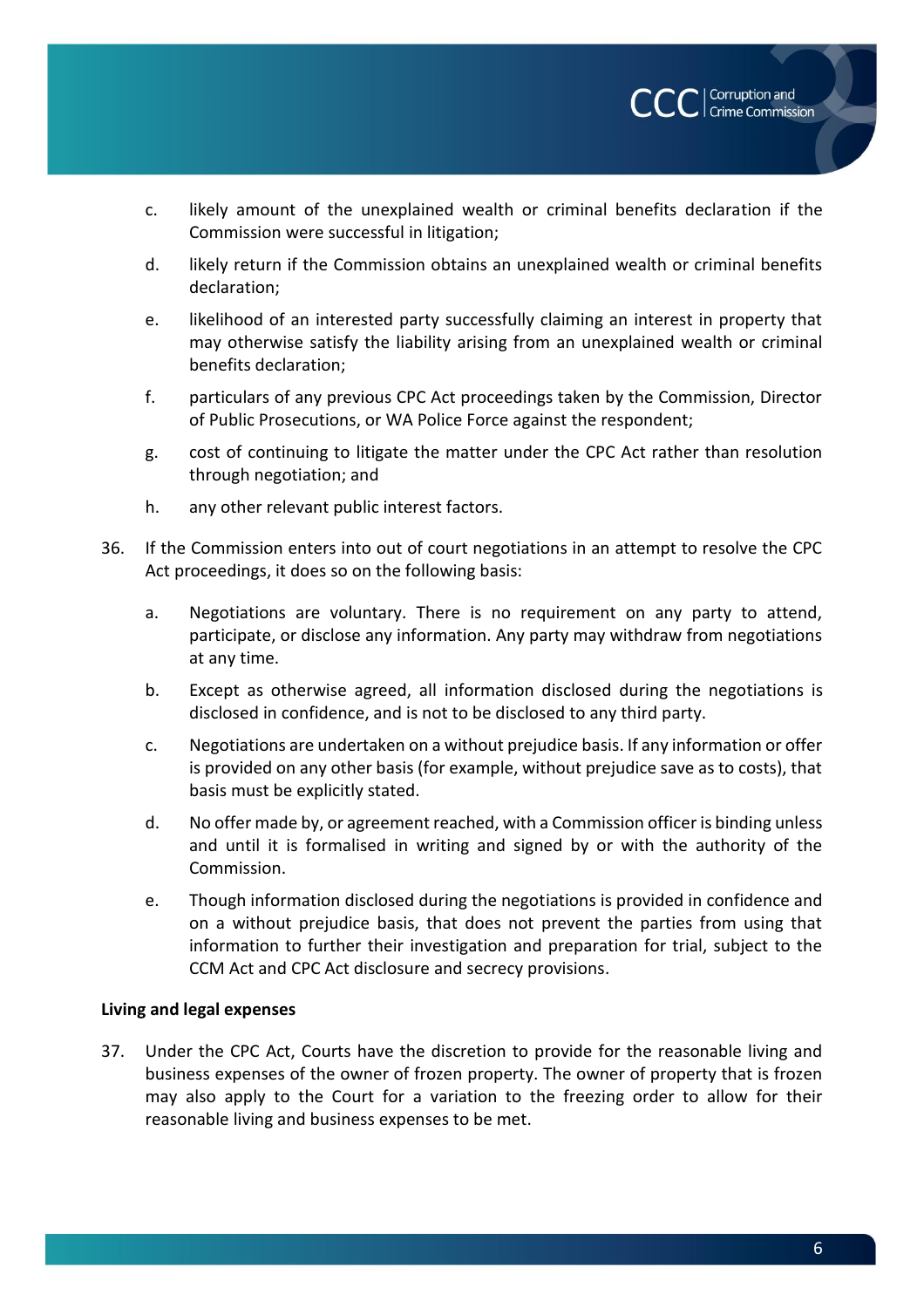

- 38. The Court has an implied power when making a freezing order to exempt property from the freezing order to meet reasonable legal expenses. $1$
- 39. The Commission recognises that releasing frozen property for reasonable legal expenses is not only for the benefit of the individual but also assists in the effective exercise of the Court's jurisdiction under the CPC Act, which in turn benefits the State and the public.<sup>2</sup>
- 40. In determining the exemption for legal expenses, the Court and the parties must ensure, to the maximum practical extent, that exempted property is not misused, whether by over servicing and overcharging or by other abuse.<sup>3</sup>
- 41. A balance must be struck between the interest of the individual in having recourse to assets for legal representation and the interest of the community in preserving those assets to satisfy any confiscation order that might be made under the CPC Act.<sup>4</sup> In some circumstances, the public interest may demand that property remain frozen and the individual be confined to utilising Legal Aid's services.<sup>5</sup>
- 42. The Commission is open to negotiating with parties as to the provision to be made for legal expenses.
- 43. The Commission takes the following matters into account in determining whether it will support a court order that exempts some frozen property for reasonable legal expenses:
	- a. whether the freezing order covers specified property only or all property that the individual owns, effectively controls, or has given away;
	- b. whether the party has made a genuine application for Legal Aid assistance;
	- c. whether the individual will be able to obtain or retain legal representation without recourse to frozen property;
	- d. the extent of the frozen property available to satisfy a CPC Act declaration, and the risk of depletion of frozen property by future legal fees;
	- e. the reasonableness of the legal expenses having regard to both the public interest and the individual's point of view in the context of the possibility of CPC Act declarations; and

 $\overline{a}$ 

<sup>1</sup> *Mansfield v DPP (WA)* (2006) 226 CLR 486 [48]-[54]; *DPP (WA) v Chapman* (2009) 196 A Crim R 156 [45]; *Franchina v State of WA* [2014] WASC 463 [4], [32].

<sup>2</sup> *Mansfield v DPP (WA)* (2006) 226 CLR 486 [50].

<sup>3</sup> *Mansfield v DPP (WA)* (2006) 226 CLR 486 [54].

<sup>4</sup> *Hoddy v DPP (WA)* [2007] WASC 7 [39]-[42].

<sup>5</sup> *Franchina v State of WA* [2014] WASC 463 [35].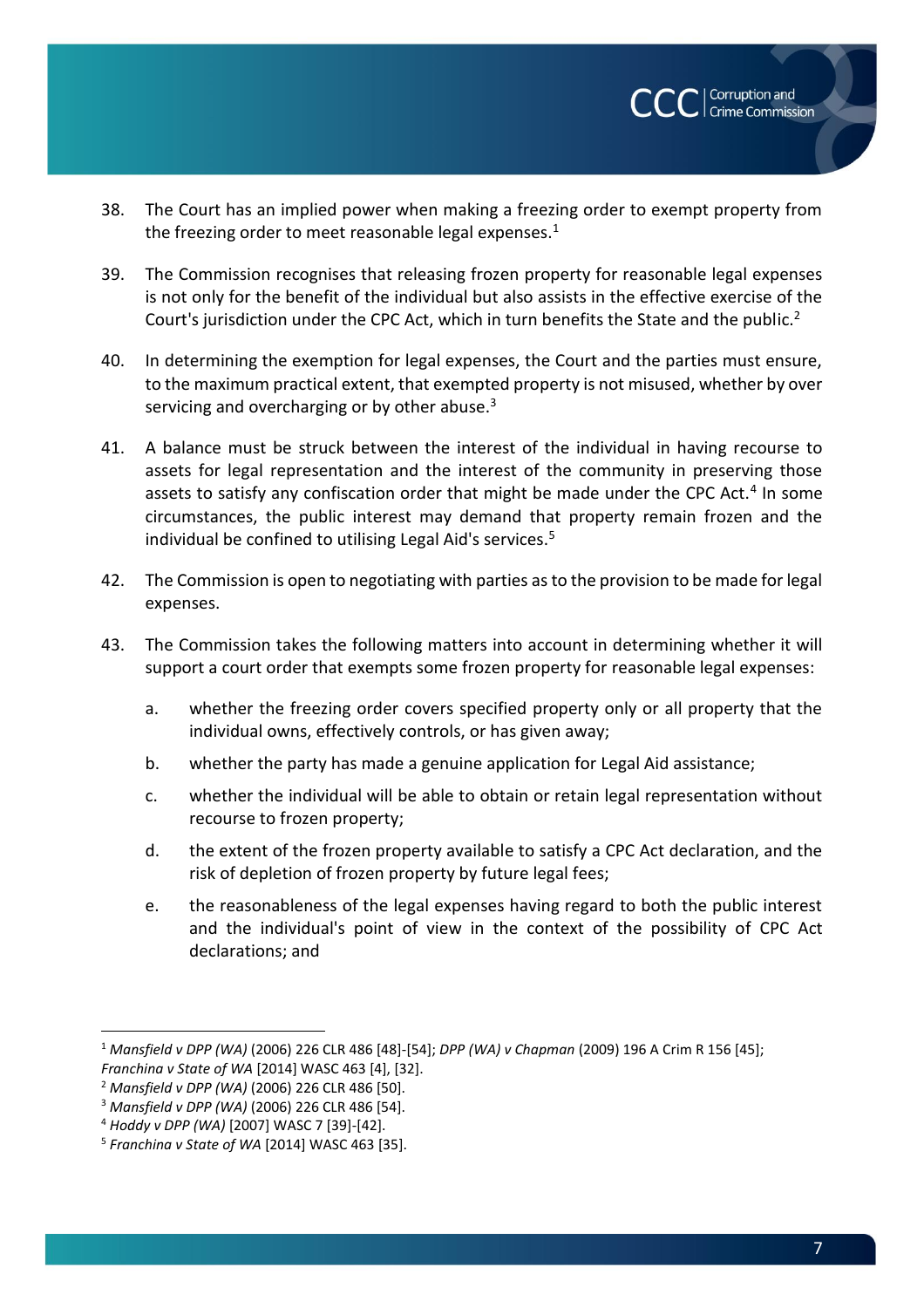f. the competing factors between an accused's choice of counsel and what constitutes reasonable legal expenses.<sup>6</sup>

Corruption and **Crime Commission** 

- 44. The *Legal Services Directions 2017* (Cth) are informative as they guide the reasonableness of legal fees in relation to matters under the *Proceeds of Crime Act 2002* (Cth) which are akin to CPC Act matters.<sup>7</sup>
- 45. The *Legal Aid Commission Act 1976* s 14 and *Legal Aid Commission (Costs) Rules 1990* provide the applicable legal aid rates.
- 46. Costs determinations made under the *Legal Profession Act 2008* also provide guidance as to the reasonableness of legal fees and establish maximum rates for the remuneration of legal practitioners in Western Australian superior courts.<sup>8</sup>

### **Recovery of the Commission's Costs in CPC Act proceedings**

- 47. CPC Act proceedings involving the Commission are conducted or managed by its Legal Services Directorate, which comprises qualified appointed Commission lawyers.
- 48. The Commission may also brief external solicitors or independent barristers to act for the Commission.
- 49. CPC Act proceedings can be complex and non-conviction and pre-conviction based investigations and litigation are more resource intensive than post-conviction based confiscation.
- 50. The public interest is generally served by the Commission seeking recovery of its legal costs in CPC Act proceedings.
- 51. If successful in CPC Act proceedings, the Commission will generally seek costs on a partyparty basis in line with the applicable and most up to date *Legal Profession Act 2008* Determination and Scale.
- 52. The Commission will generally apply to recover costs at the rates reflected in Figure 1.

 $\overline{a}$ 

<sup>6</sup> *DPP (WA) v Mansfield* (2006) 170 A Crim R 521 [22]-[25], [45], [47]; *Franchina v State of WA* [2014] WASC 463 [26]-[29], [35].

<sup>7</sup> *Judiciary Act 1903* (Cth) s 55ZF; *Legal Services Directions 2017* (Cth) app D cl 5.

<sup>8</sup> *Legal Profession (Supreme and District Courts) (Contentious Business) Determination 2020*; *Legal Profession (Supreme and District Courts) (Criminal) Determination 2020*.